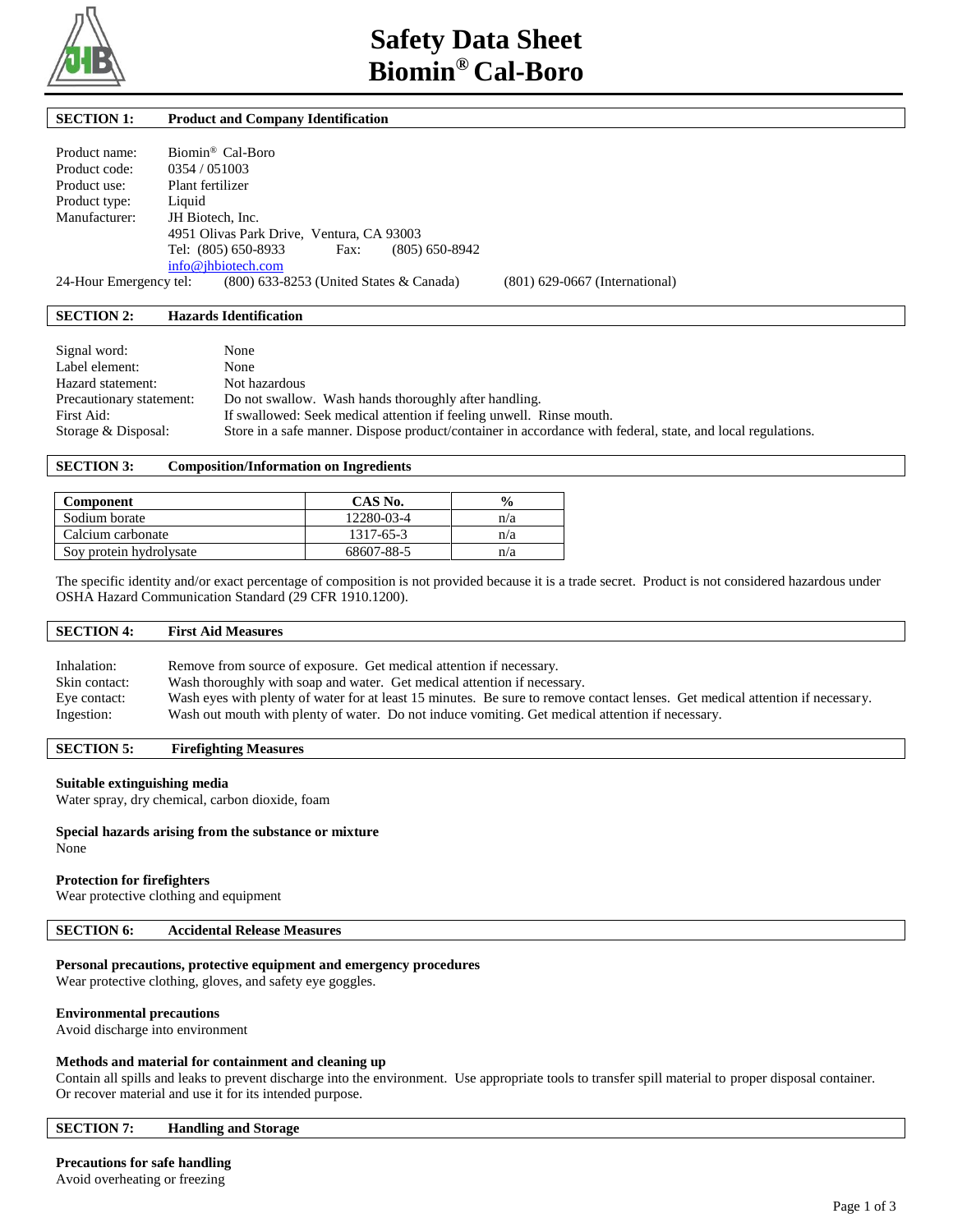

# **Safety Data Sheet Biomin® Cal-Boro**

# **Conditions for safe storage, including any incompatibilities**

Store in a cool, dry, well-ventilated area away from direct sunlight. Keep containers tightly closed when not in use.

# **SECTION 8: Exposure Controls/Personal Protection**

#### **Exposure controls**

Product has no occupational exposure limits. Avoid inhaling dusts or vapors. Practice good industrial hygiene and safety.

# **Personal protection**

| Eye protection:         | Eye protection is not required. To avoid contact with eyes, use safety eye goggles.       |
|-------------------------|-------------------------------------------------------------------------------------------|
| Skin protection:        | Wear protective clothing as necessary to minimize contact. Use chemical resistant gloves. |
| Respiratory protection: | Not required. Wear approved respiratory equipment if necessary.                           |

# **SECTION 9: Physical and Chemical Properties**

#### **Information on basic physical and chemical properties**

| Appearance                     | Light to dark brown liquid            | Vapor pressure                   | Not applicable   |
|--------------------------------|---------------------------------------|----------------------------------|------------------|
| Odor                           | No offensive odor                     | Vapor density                    | Not applicable   |
| pH                             | $6 - 8$                               | <b>Relative density</b>          | $1.11$ g/ml      |
| <b>Physical state</b>          | Liquid                                | <b>Solubility</b>                | Soluble in water |
| Melting point / Freezing point | $0^{\circ}$ C / 32 <sup>o</sup> F     | <b>Partition coefficient</b>     | Not applicable   |
| <b>Boiling point</b>           | 100 <sup>o</sup> C/212 <sup>o</sup> F | <b>Auto-ignition temperature</b> | Not applicable   |
| <b>Flash point</b>             | Not applicable                        | <b>Decomposition temperature</b> | Not applicable   |
| <b>Evaporation rate</b>        | Not applicable                        | <b>Viscosity</b>                 | Not viscous      |
| <b>Flammability</b>            | Non-flammable                         | <b>Explosive properties</b>      | Non-explosive    |
| <b>Explosive limits</b>        | Not applicable                        | <b>Oxidizing properties</b>      | Non-oxidizer     |

# **SECTION 10: Stability and Reactivity**

# **Reactivity**

None

#### **Chemical stability**

Product is stable.

# **Possibility of hazardous reactions**

Under normal conditions, hazardous reaction will not occur.

# **Conditions to avoid**

Avoid heat

# **Incompatible materials**

High pH chemicals

#### **Hazardous decomposition products**

No known hazardous decomposition products.

# **SECTION 11: Toxicological Information**

#### **Information on toxicological effects**

| Acute toxicity:        | May be harmful if swallowed          |
|------------------------|--------------------------------------|
| Irritation:            | May cause irritation                 |
| Corrosivity:           | Not known to be corrosive.           |
| Sensitization:         | Not known to cause sensitization     |
| Dose toxicity:         | Not known to be toxic                |
| Carcinogenicity:       | Not known to be carcinogenic         |
| Mutagenicity:          | Not known to be mutagenic            |
| Reproductive toxicity: | Not known to cause reproductive harm |
|                        |                                      |

# **SECTION 12: Ecological Information**

# **Ecotoxicity**

Not considered hazardous.